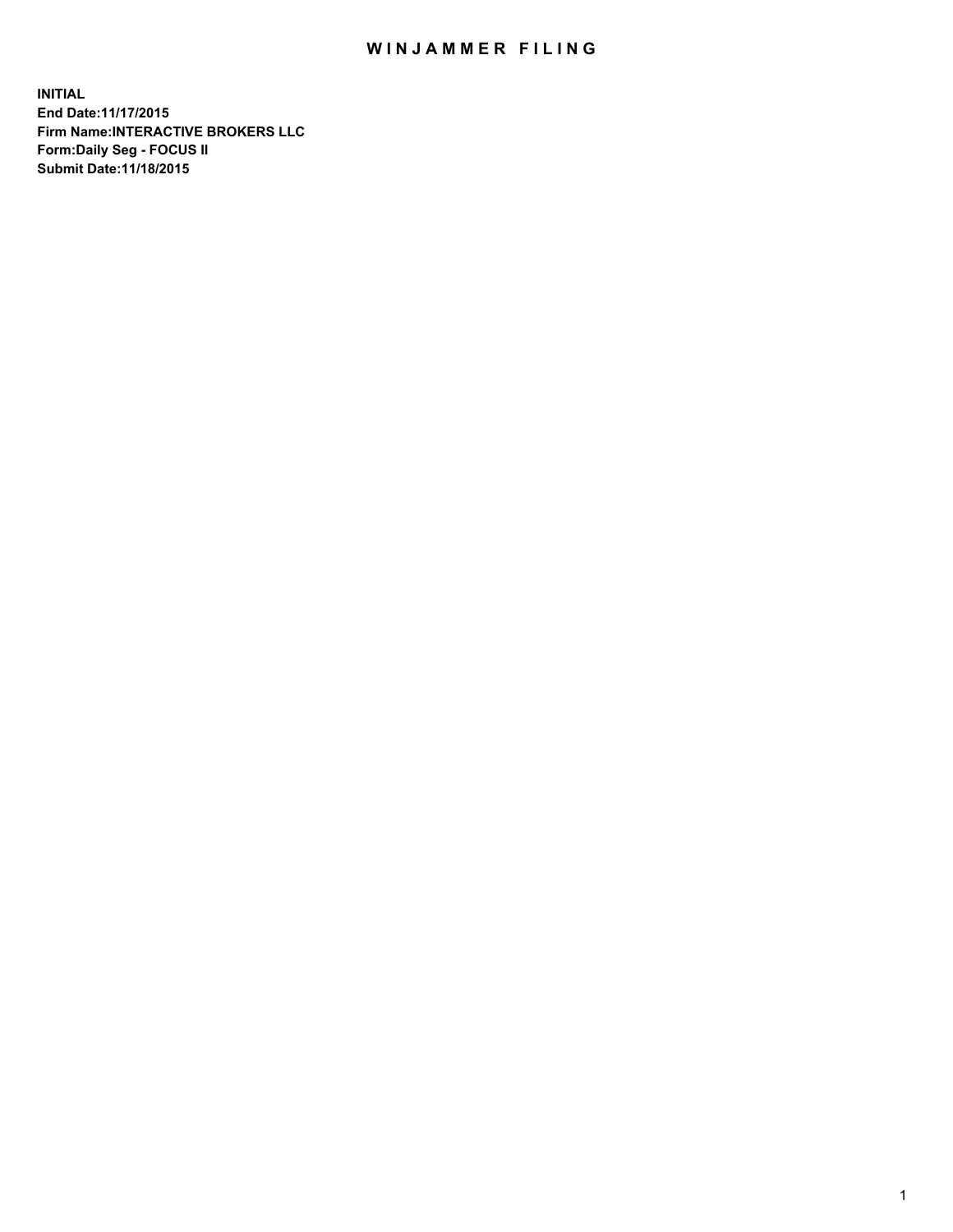## **INITIAL End Date:11/17/2015 Firm Name:INTERACTIVE BROKERS LLC Form:Daily Seg - FOCUS II Submit Date:11/18/2015 Daily Segregation - Cover Page**

| Name of Company<br><b>Contact Name</b><br><b>Contact Phone Number</b><br><b>Contact Email Address</b>                                                                                                                                                                                                                          | <b>INTERACTIVE BROKERS LLC</b><br><b>Alex Parker</b><br>203-618-7738<br>aparker@interactivebrokers.com |
|--------------------------------------------------------------------------------------------------------------------------------------------------------------------------------------------------------------------------------------------------------------------------------------------------------------------------------|--------------------------------------------------------------------------------------------------------|
| FCM's Customer Segregated Funds Residual Interest Target (choose one):<br>a. Minimum dollar amount: ; or<br>b. Minimum percentage of customer segregated funds required:% ; or<br>c. Dollar amount range between: and; or<br>d. Percentage range of customer segregated funds required between:% and%.                         | <u>0</u><br><u>155,000,000 245,000,000</u><br>00                                                       |
| FCM's Customer Secured Amount Funds Residual Interest Target (choose one):<br>a. Minimum dollar amount: ; or<br>b. Minimum percentage of customer secured funds required:%; or<br>c. Dollar amount range between: and; or<br>d. Percentage range of customer secured funds required between: % and %.                          | <u>0</u><br>80,000,000 120,000,000<br>0 <sub>0</sub>                                                   |
| FCM's Cleared Swaps Customer Collateral Residual Interest Target (choose one):<br>a. Minimum dollar amount: ; or<br>b. Minimum percentage of cleared swaps customer collateral required:% ; or<br>c. Dollar amount range between: and; or<br>d. Percentage range of cleared swaps customer collateral required between:% and%. | <u>0</u><br>0 <sub>0</sub><br><u>0 0</u>                                                               |

Attach supporting documents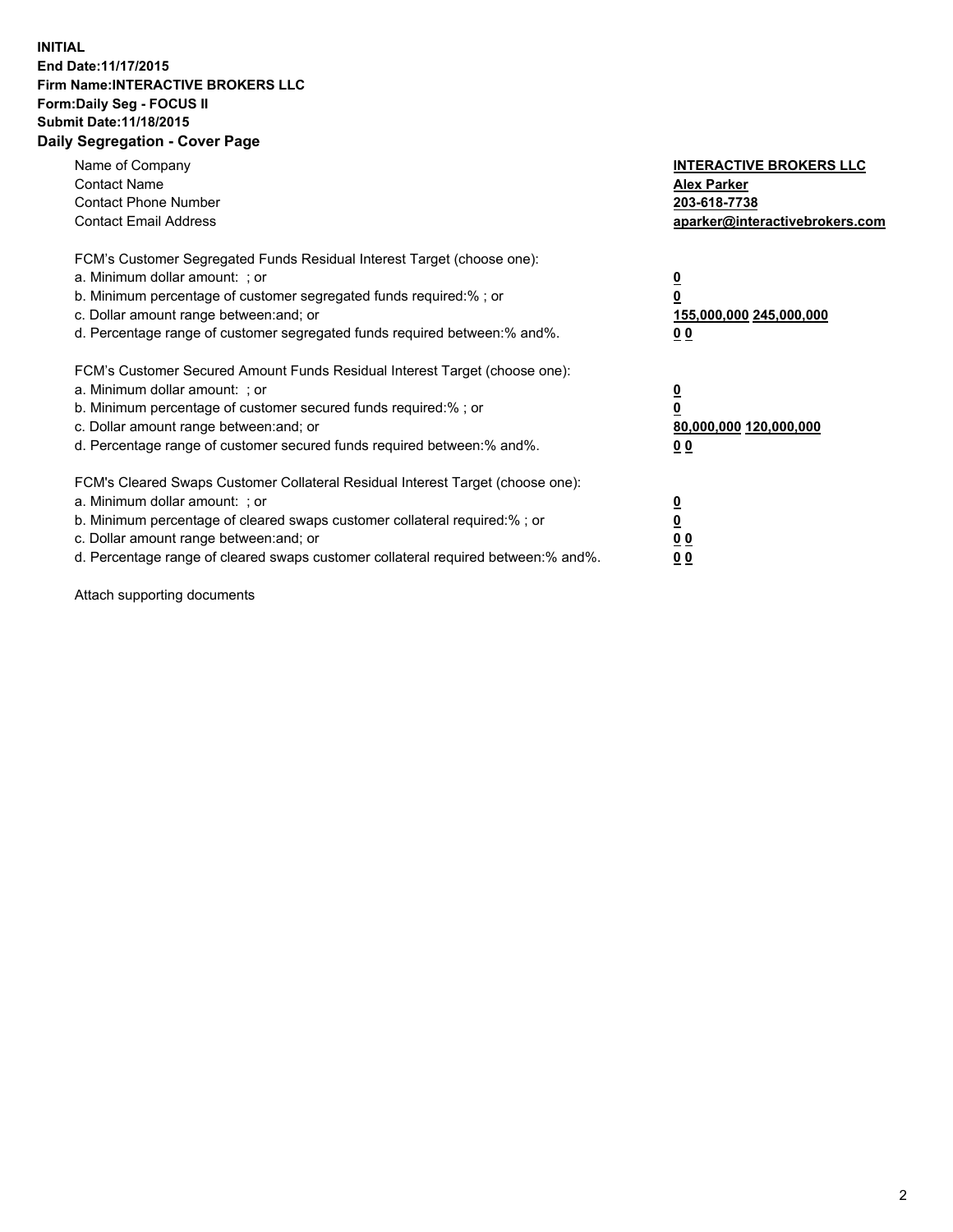## **INITIAL End Date:11/17/2015 Firm Name:INTERACTIVE BROKERS LLC Form:Daily Seg - FOCUS II Submit Date:11/18/2015 Daily Segregation - Secured Amounts**

|                | Daily Jegregation - Jeculed Aniounts                                                                       |                                  |
|----------------|------------------------------------------------------------------------------------------------------------|----------------------------------|
|                | Foreign Futures and Foreign Options Secured Amounts                                                        |                                  |
|                | Amount required to be set aside pursuant to law, rule or regulation of a foreign                           | $0$ [7305]                       |
|                | government or a rule of a self-regulatory organization authorized thereunder                               |                                  |
| 1.             | Net ledger balance - Foreign Futures and Foreign Option Trading - All Customers                            |                                  |
|                | A. Cash                                                                                                    | 328,616,433 [7315]               |
|                | B. Securities (at market)                                                                                  | $0$ [7317]                       |
| 2.             | Net unrealized profit (loss) in open futures contracts traded on a foreign board of trade                  | 2,376,723 [7325]                 |
| 3.             | Exchange traded options                                                                                    |                                  |
|                | a. Market value of open option contracts purchased on a foreign board of trade                             | <b>18,442</b> [7335]             |
|                | b. Market value of open contracts granted (sold) on a foreign board of trade                               | $-16,489$ [7337]                 |
| 4.             | Net equity (deficit) (add lines 1.2. and 3.)                                                               | 330,995,109 [7345]               |
| 5.             | Account liquidating to a deficit and account with a debit balances - gross amount                          | 414,797 [7351]                   |
|                | Less: amount offset by customer owned securities                                                           | 0 [7352] 414,797 [7354]          |
| 6.             | Amount required to be set aside as the secured amount - Net Liquidating Equity                             | 331,409,906 [7355]               |
|                | Method (add lines 4 and 5)                                                                                 |                                  |
| 7.             | Greater of amount required to be set aside pursuant to foreign jurisdiction (above) or line                | 331,409,906 [7360]               |
|                | 6.                                                                                                         |                                  |
|                | FUNDS DEPOSITED IN SEPARATE REGULATION 30.7 ACCOUNTS                                                       |                                  |
| $\mathbf{1}$ . | Cash in banks                                                                                              |                                  |
|                | A. Banks located in the United States                                                                      | 149 <sub>[7500]</sub>            |
|                | B. Other banks qualified under Regulation 30.7                                                             | 0 [7520] 149 [7530]              |
| 2.             | Securities                                                                                                 |                                  |
|                | A. In safekeeping with banks located in the United States                                                  | 373,311,379 [7540]               |
|                | B. In safekeeping with other banks qualified under Regulation 30.7                                         | 0 [7560] 373,311,379 [7570]      |
| 3.             | Equities with registered futures commission merchants                                                      |                                  |
|                | A. Cash                                                                                                    | $0$ [7580]                       |
|                | <b>B.</b> Securities                                                                                       | $0$ [7590]                       |
|                | C. Unrealized gain (loss) on open futures contracts                                                        | $0$ [7600]                       |
|                | D. Value of long option contracts                                                                          | $0$ [7610]                       |
|                | E. Value of short option contracts                                                                         | 0 [7615] 0 [7620]                |
| 4.             | Amounts held by clearing organizations of foreign boards of trade                                          |                                  |
|                | A. Cash                                                                                                    | $0$ [7640]                       |
|                | <b>B.</b> Securities                                                                                       | $0$ [7650]                       |
|                | C. Amount due to (from) clearing organization - daily variation                                            | $0$ [7660]                       |
|                | D. Value of long option contracts                                                                          | $0$ [7670]                       |
|                | E. Value of short option contracts                                                                         | 0 [7675] 0 [7680]                |
| 5.             | Amounts held by members of foreign boards of trade                                                         |                                  |
|                | A. Cash                                                                                                    | 66,361,218 [7700]                |
|                | <b>B.</b> Securities                                                                                       | $0$ [7710]                       |
|                | C. Unrealized gain (loss) on open futures contracts                                                        | 4,390,645 [7720]                 |
|                | D. Value of long option contracts                                                                          | 18,450 [7730]                    |
|                | E. Value of short option contracts                                                                         | -16,489 [7735] 70,753,824 [7740] |
| 6.             | Amounts with other depositories designated by a foreign board of trade                                     | $0$ [7760]                       |
| 7.             | Segregated funds on hand                                                                                   | $0$ [7765]                       |
| 8.             | Total funds in separate section 30.7 accounts                                                              | 444,065,352 [7770]               |
| 9.             | Excess (deficiency) Set Aside for Secured Amount (subtract line 7 Secured Statement<br>Page 1 from Line 8) | 112,655,446 [7380]               |
| 10.            | Management Target Amount for Excess funds in separate section 30.7 accounts                                | 80,000,000 [7780]                |
| 11.            | Excess (deficiency) funds in separate 30.7 accounts over (under) Management Target                         | 32,655,446 [7785]                |
|                |                                                                                                            |                                  |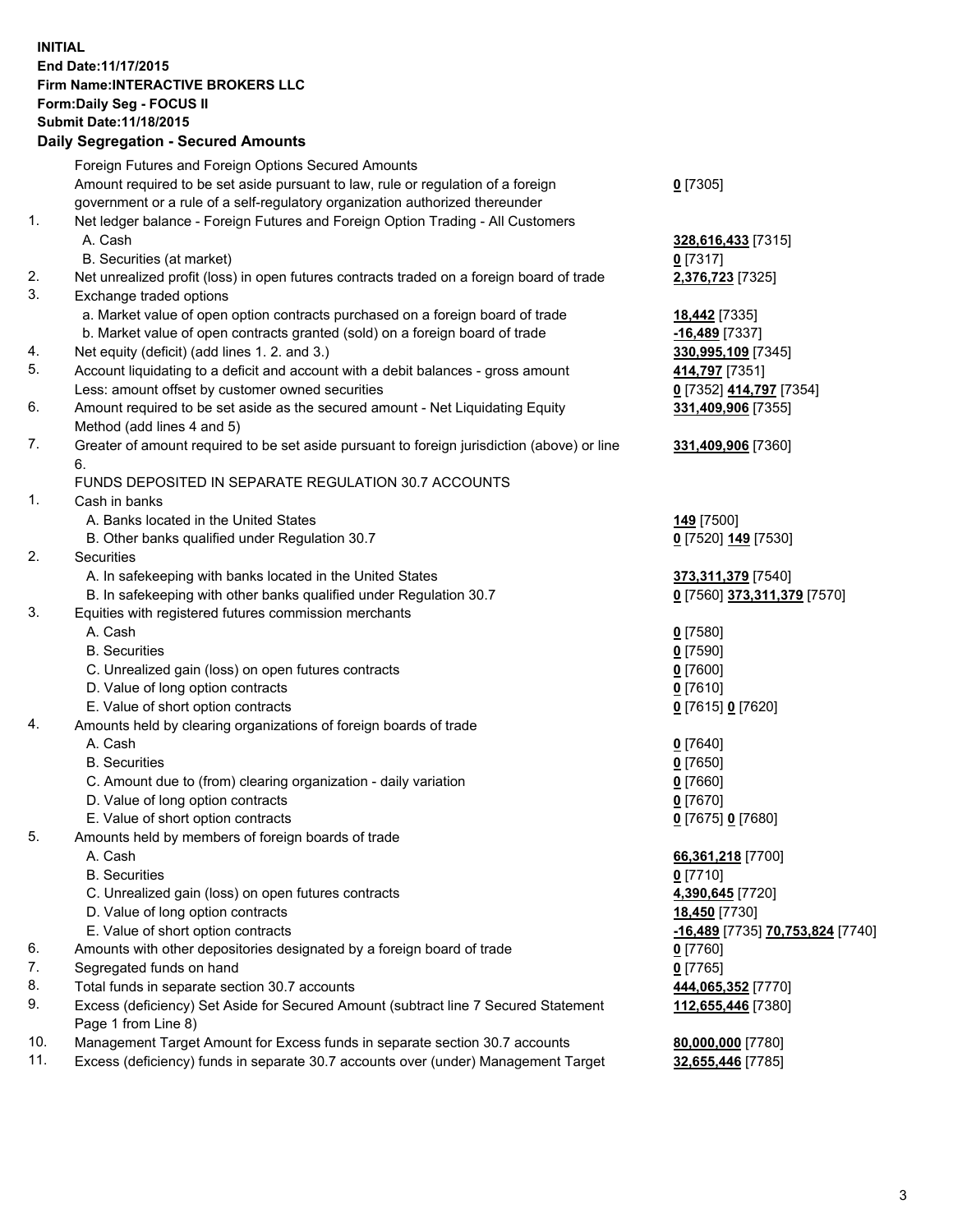**INITIAL End Date:11/17/2015 Firm Name:INTERACTIVE BROKERS LLC Form:Daily Seg - FOCUS II Submit Date:11/18/2015 Daily Segregation - Segregation Statement** SEGREGATION REQUIREMENTS(Section 4d(2) of the CEAct) 1. Net ledger balance A. Cash **2,742,314,819** [7010] B. Securities (at market) **0** [7020] 2. Net unrealized profit (loss) in open futures contracts traded on a contract market **-26,343,489** [7030] 3. Exchange traded options A. Add market value of open option contracts purchased on a contract market **94,995,668** [7032] B. Deduct market value of open option contracts granted (sold) on a contract market **-162,889,415** [7033] 4. Net equity (deficit) (add lines 1, 2 and 3) **2,648,077,583** [7040] 5. Accounts liquidating to a deficit and accounts with debit balances - gross amount **114,521** [7045] Less: amount offset by customer securities **0** [7047] **114,521** [7050] 6. Amount required to be segregated (add lines 4 and 5) **2,648,192,104** [7060] FUNDS IN SEGREGATED ACCOUNTS 7. Deposited in segregated funds bank accounts A. Cash **272,504,975** [7070] B. Securities representing investments of customers' funds (at market) **1,470,425,308** [7080] C. Securities held for particular customers or option customers in lieu of cash (at market) **0** [7090] 8. Margins on deposit with derivatives clearing organizations of contract markets A. Cash **24,064,854** [7100] B. Securities representing investments of customers' funds (at market) **1,162,262,806** [7110] C. Securities held for particular customers or option customers in lieu of cash (at market) **0** [7120] 9. Net settlement from (to) derivatives clearing organizations of contract markets **8,135,253** [7130] 10. Exchange traded options A. Value of open long option contracts **94,976,259** [7132] B. Value of open short option contracts **-162,869,499** [7133] 11. Net equities with other FCMs A. Net liquidating equity **0** [7140] B. Securities representing investments of customers' funds (at market) **0** [7160] C. Securities held for particular customers or option customers in lieu of cash (at market) **0** [7170] 12. Segregated funds on hand **0** [7150] 13. Total amount in segregation (add lines 7 through 12) **2,869,499,956** [7180] 14. Excess (deficiency) funds in segregation (subtract line 6 from line 13) **221,307,852** [7190] 15. Management Target Amount for Excess funds in segregation **155,000,000** [7194]

16. Excess (deficiency) funds in segregation over (under) Management Target Amount Excess

**66,307,852** [7198]